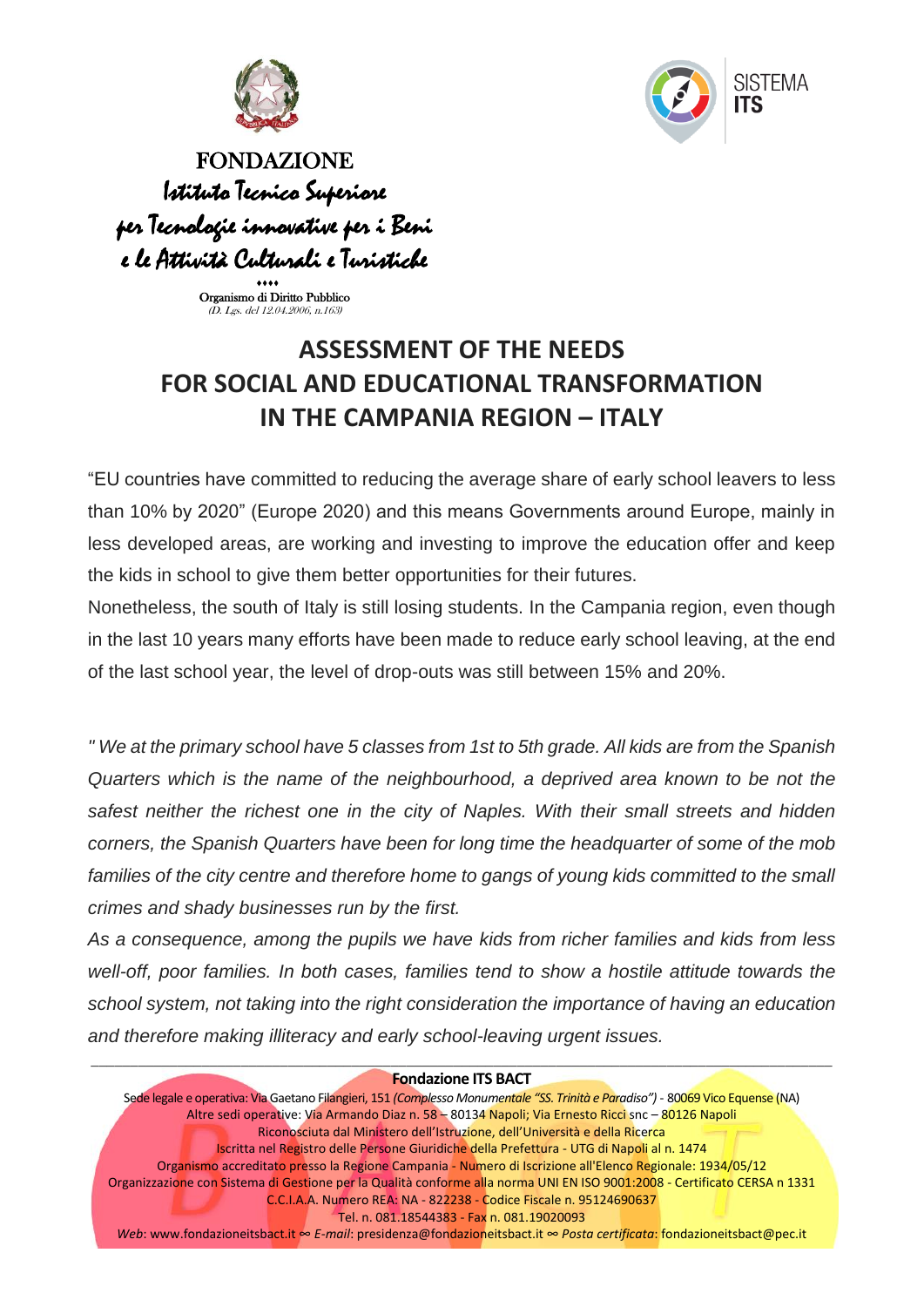

*This place was run by the church before, there were nuns in the school and the cloister was open to the neighbourhood but without any kind of organization of the space. We introduced a different pedagogical approach in the schools (nursery, preschool, primary - ed.) and the Foundation that took over the entire building renovated everything and launched several activities with different associations or higher education school, such as Argo – a programme for special need and disabled people and the Accademia di Belle Arti. There's a lot of potential but the attitude towards the primary school didn't improve. If something, they felt less protected and taken care of than they did with the nuns who for instance would supply food and clothes. So, we do need a change to somehow give back this space to the community and at the same time build trust in the school and show them what it can do for the youngest, but not only.* 

*Involving the families and the community does sound like what we need to bring some peace in the school and help kids and adults having a better life."* G. Di Martino - DPDB-FOQUS Primary School Coordinator.

*"I read with great interest the presentation of this Learning Community project. It looks accurate in its structure and the actions it promotes are important and needed. I think we should introduce that to the Mayor"* S. Pace, deputy-mayor of the Metropolitan City of Naples and Head Teacher of a High School on Classic Subjects. *"I see the great potential of these actions in our region, we should support and spread these ideas and scientific knowledge as much as possible. My concern regards the actual and full-scale implementation of the actions in the Italian school system where bureaucracy too often works against the introduction of new methods and people"* Mr Pace said regarding the implementation of the volunteers' network.

Following the Convergence Objective of the European plan for growth 2007-2013, the Ministry has kept supporting actions to fight low competences, early school-leaving and foster inclusion with national or European funds in the same regions listed as Convergence Objective, being the Campania Region one of these.

Many of the projects supported by the Ministry and the Regional government focus on making the schools open all day, for the kids to learn extra subjects, reinforce school subjects or practise sports instead of wandering on the streets. Some of these projects last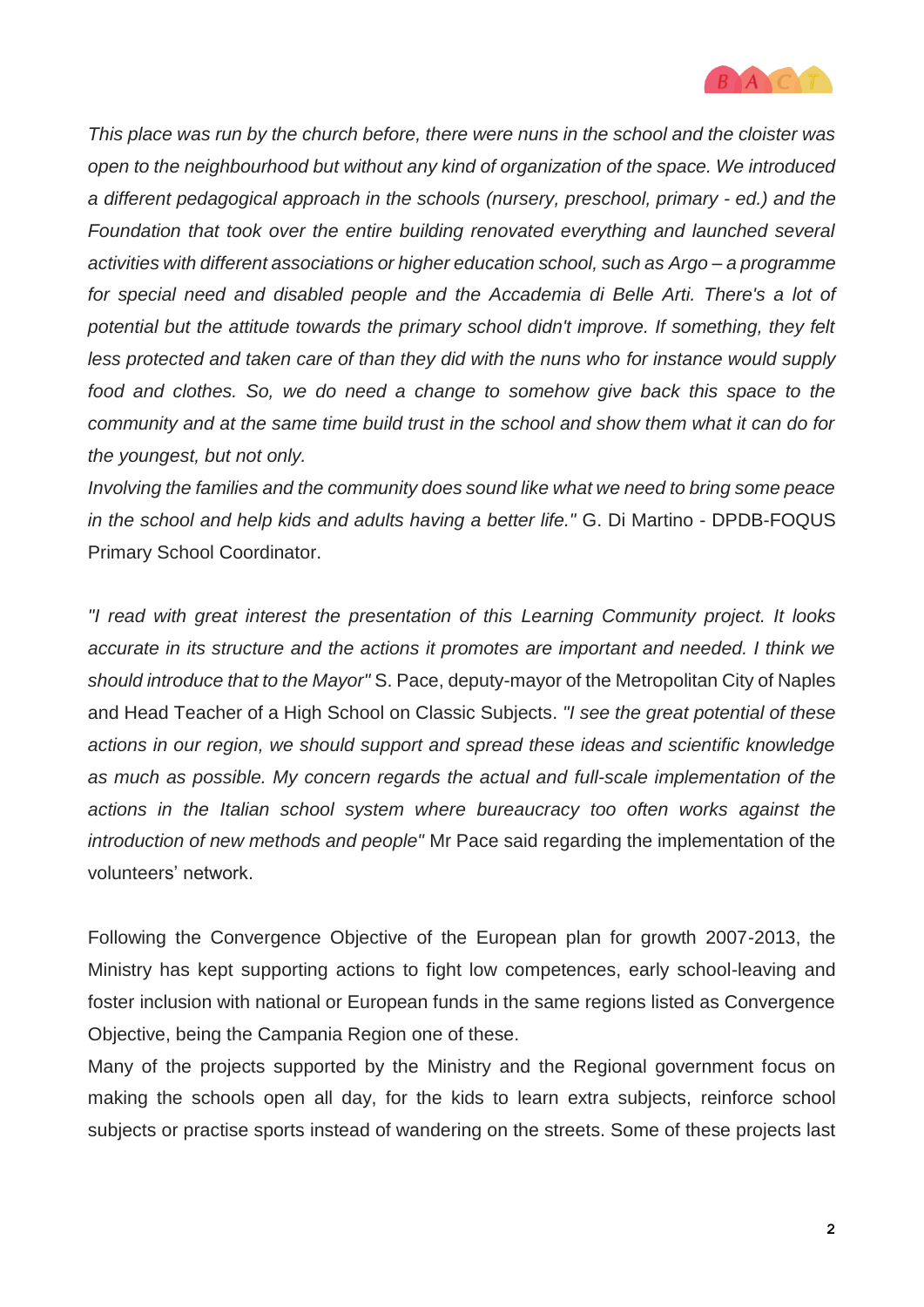

also during summer or school-breaks actually helping the community seeing an ally in the school system. But obviously the path to drop-outs free communities is still long.

If this direction, with the school showing it can help and give beyond its established objectives, works, and schools and governmental entities have acknowledged it, we believe any actions in the same direction will be welcomed.

*"Our school is located in the most spoken about area of the city, Secondigliano. A deprived, violent neighbourhood, home to the biggest mob families. When the Government issues calls for drop-outs prevention or competences improvement projects, we always try to submit ideas and obtain the funds every single time, in addition to be in the list of the school in risk areas. It's hard to deny the need we have for new activities and better involvement of the kids beyond the school hours or for reinforcement of basic competences and knowledge. We are a big school with about 1000 kids enrolled and it's never too easy to globally introduce changes or new ideas. Nonetheless we like to do everything in our power to help our kids and this project seems to be something we could slowly introduce, maybe starting with a few actions in the groups of the most motivated teachers."* G. De Rosa – Head Teacher of the I.C. Enrico Berlinguer of Secondigliano. The Berlinguer school has classes from pre-school to middle school  $(8<sup>th</sup>$  grade) and is located in the very heart of an area where poverty and deprivation live together with the easy money and the unlawful system of the mobs. The school implements all of the projects the Ministry promotes to fight early-leaving and literacy improvement. It's an always-open institute – thanks to the *Scuole al Centro* programme that funds the school to be open during summer and breaks - and for the last two years it's been carrying on the *Scuola Viva* project, that with the same aim of the first, offers extra subjects and activities in the after school. In the last 10 years it has won several projects of this kind, helping the local community seeing the school as the safe welcoming place it is, where life can be bettered and future shaped.

In addition to the records above mentioned, many primary schools showed great interest in the community learning approach and requested to be involved in future activities.

Among these, Mrs Carla Taddeo – Headteacher of the IC Spirito Santo dd1 of Casal di Principe (Caserta), a town in the wide surroundings of the city of Caserta where the local mob have their fortresses from where they control the garbage business. The poverty level among the common people and the lack of job opportunities for who graduated high schools,